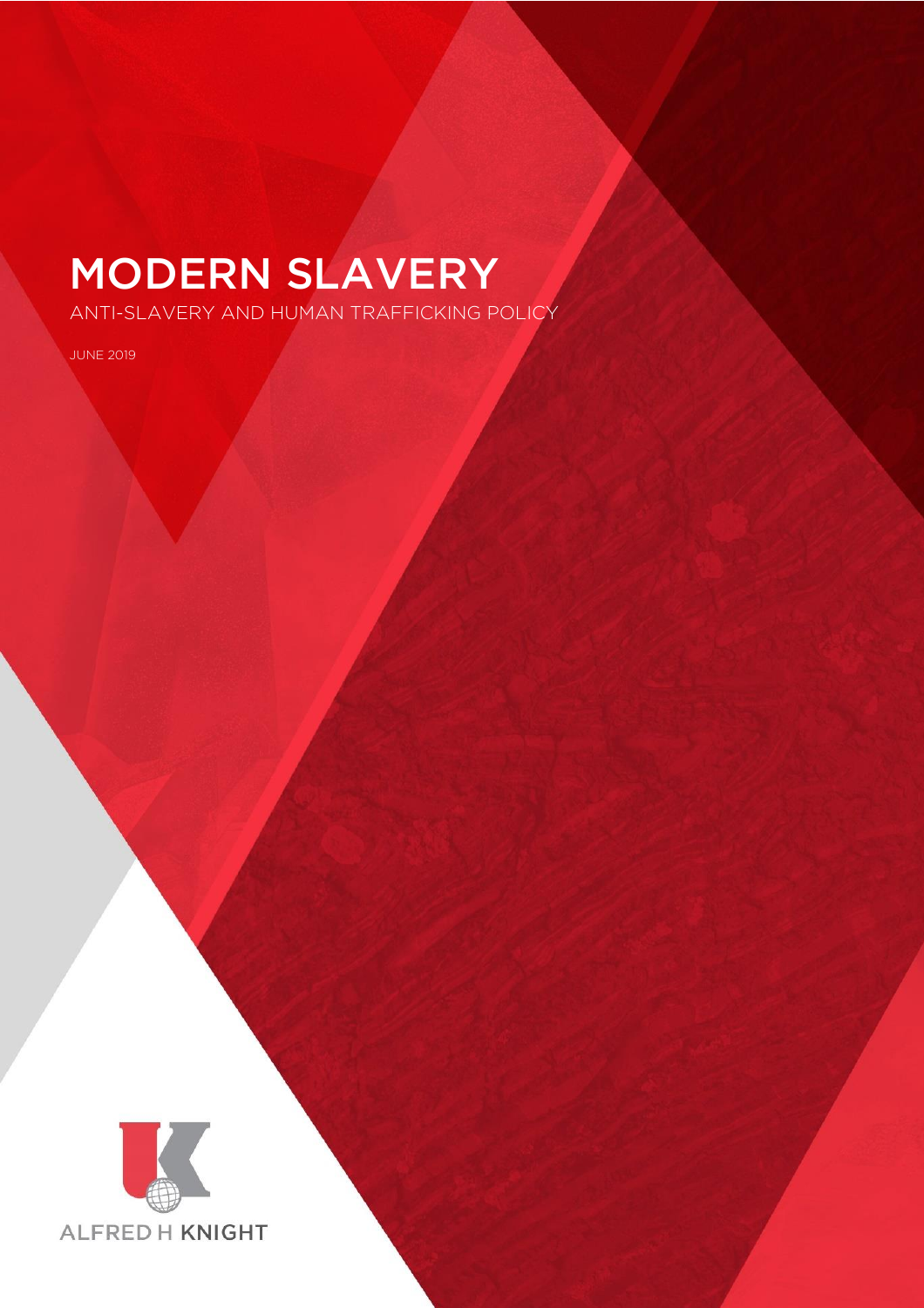

# MODERN SLAVERY

Anti-Slavery and Human Trafficking Policy

Alfred H. Knight International believe that any form of modern slavery should play no role in the operation of our business. This policy reflects our commitment to acting ethically and with integrity in all of our business relationships.

## 1. Our Commitment

 $\mathcal{L}$ 

- 1.1. Modern slavery is a crime and a violation of fundamental human rights. It takes various forms, such as slavery, servitude, forced and compulsory labour and human trafficking, all of which have in common the deprivation of a person's liberty by another in order to exploit them for personal or commercial gain. We have a zero-tolerance approach to modern slavery and we are committed to acting ethically and with integrity in all our business dealings and relationships and to implementing and enforcing effective systems and controls to ensure modern slavery is not taking place anywhere in our own business or in any of our supply chains.
- 1.2. We are also committed to ensuring there is transparency in our own business and in our approach to tackling modern slavery throughout our supply chains, consistent with our disclosure obligations under the Modern Slavery Act 2015.
- 1.3. We expect the same high standards from all of our contractors, suppliers and other business partners, and as part of our contracting processes, we include specific prohibitions against the use of forced, compulsory or trafficked labour, or anyone held in slavery or servitude, whether adults or children, and we expect that our suppliers will hold their own suppliers to the same high standards.
- 1.4. This policy applies to all persons working for us or on our behalf in any capacity, including employees at all levels, directors, officers, agency workers, seconded workers, volunteers, interns, agents, contractors, external consultants, third-party representatives and business partners.

### **GLOBAL METALS & MINERALS SPECIALISTS**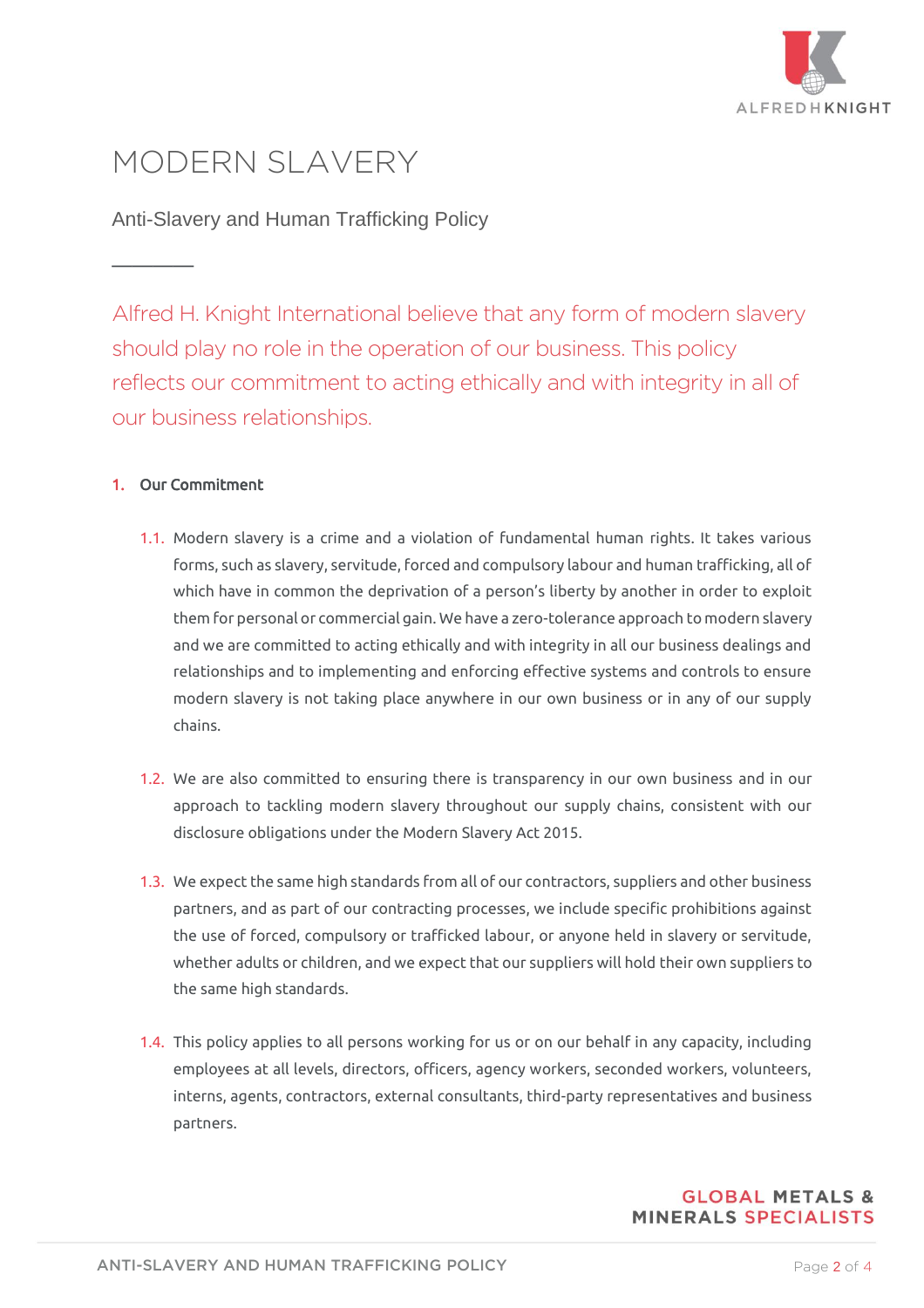

1.5. This policy does not form part of any employee's contract of employment and we may amend it at any time.

### 2. Responsibility for the Policy

- 2.1. The Executive Management Team has overall responsibility for ensuring this policy complies with our legal and ethical obligations, and that all those under our control comply with it.
- 2.2. The Head of Legal has primary and day-to-day responsibility for implementing this policy, monitoring its use and effectiveness, dealing with any queries about it, and auditing internal control systems and procedures to ensure they are effective in countering modern slavery.
- 2.3. Management at all levels are responsible for ensuring those reporting to them understand and comply with this policy and are given adequate and regular training on it and the issue of modern slavery in supply chains.

#### 3. Compliance With the Policy

- 3.1. You must ensure that you read, understand and comply with this policy.
- 3.2. The prevention, detection and reporting of modern slavery in any part of our business or supply chains is the responsibility of all those working for us or under our control. You are required to avoid any activity that might lead to, or suggest, a breach of this policy.
- 3.3. You must notify your manager or the Head of Legal as soon as possible if you believe or suspect that a conflict with this policy has occurred, or may occur in the future.
- 3.4. You are encouraged to raise concerns about any issue or suspicion of modern slavery within our own operations or supply chains at the earliest possible stage.
- 3.5. If you believe or suspect a breach of this policy has occurred or that it may occur you must notify your manager or the Head of Legal as soon as possible.
- 3.6. If you are unsure about whether a particular act, the treatment of workers more generally, or their working conditions within any tier of our supply chains constitutes any of the various forms of modern slavery, raise it with your manager or the Head of Legal.

### **GLOBAL METALS & MINERALS SPECIALISTS**